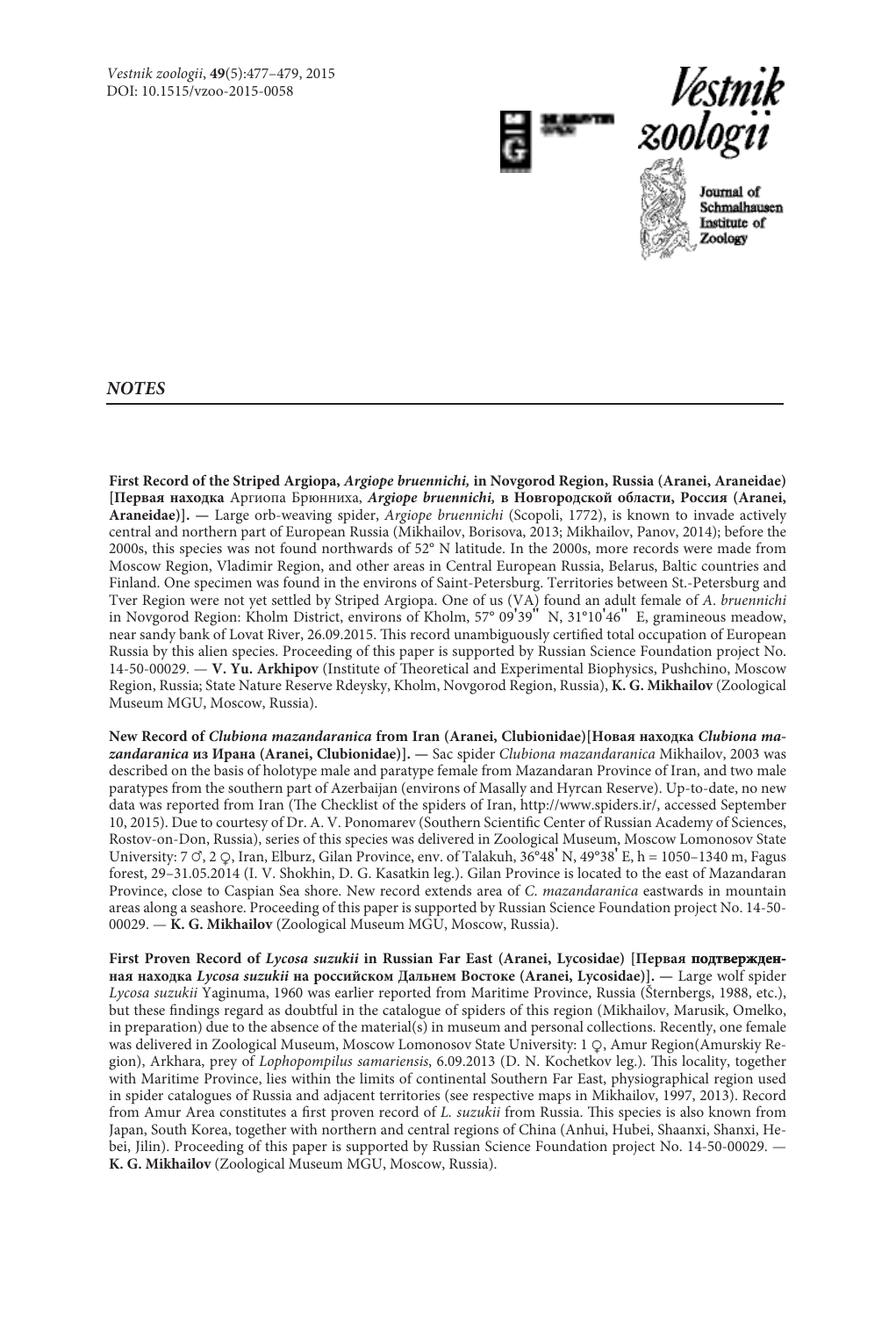**Whip Scorpion (Arachnida, Uropygi) in Nepal [Телифоны Arachnida, Uropygi) в Непале]. —** Till now, no Uropygi was known from Nepal (M. Harvey, personal communication), rather due insufficient collecting. These arachnids are common in subtropical and especially tropical areas of surrounding India, China, and other countries. Due to courtesy of K. V. Makarov (Moscow Pedagogical State University, Moscow, Russia), a specimen of Uropygi: Thelyphonidae: Mastigoproctinae from Nepal was delivered in Zoological Museum, Moscow Lomonosov State University: *Uroproctus assamensis* (Stoliczka, 1869), 1 specimen, East Nepal, env. of Dharan, 450 m a. s. l., forest, 29.04.2013, leg. S. Vashchenko. The genus is monotypic. The species described from Assam (India) is known also from Cambodia, Bhutan, Bangladesh and several regions of India (Sikkim, Meghalaya, etc.) (Harvey, 2007). Proceeding of this paper is supported by Russian Science Foundation project No. 14-50-00029. — **K. G. Mikhailov** (Zoological Museum MGU, Moscow, Russia).

**The Second Record of** *Berlesezetes ornatissimus* **(Acari, Oribatida, Microzetidae) in Ukraine [Вторая находка** *Berlesezetes ornatissimus* **(Acari, Oribatida, Microzetidae) в Украине]**. Three specimens of *Berlesezetes ornatissimus* (Berlese, 1913) were found in a compost pile of an indoor animal enclosure in Kyiv zoological park. This species is known in Ukraine only from Crimean mountainous oak forest in Karadah Nature Reserve (Gordeeva, 1970). The microclimatic conditions of both habitats are nearing Mediterranean. — **O. S. Shevchenko** (Schmalhausen Institute of Zoology, NAS of Ukraine, Kyiv), **P. A. Abrazhevitch** (The Society of Young Naturalist, Kyiv).

**The First Record of** *Hirtodrosophila lundstroemi* **(Diptera, Drosophilidae) from Ukraine [Первая находка** *Hirtodrosophila lundstroemi* **(Diptera, Drosophilidae) из Украины].** — *Hirtodrosophila lundstroemi* (Duda, 1935) is a rare species, known from several Central and Eastern European countries — Austria, Czech Republic, Finland, Germany, Hungary, Romania, Russia (Karelia and Leningrad Regions), Slovakia, Slovenia, Sweden, Switzerland (Baechli et al., 2004. Fauna Entomol. Scand., **39**: 236; Baechli, Rocha Pite, 1984. Cat. pal. Dipt., **10**: 204; Gornostaev, 2001. Entomol. Obozr., **80** (4): 913; Hackman, 1965. Notulae entomol. **45**: 61; Kahanpää, 2014. ZooKeys, **441**: 333). The larvae of this fly develop in fruiting bodies of agaric fungus *Auricularia auricular-judae* on decaying wood (Stokland et al., 2012. Biodiversity in Dead Wood: 181). "Fauna Europaea" presents scanty information on this species. Recently, *H. lundstroemi* was collected by the author for the first time in Ukraine: Kyiv City, Golosieve District, Landscape Art Memorial Park "Theophania", indoor of laboratory, 50°34' 01" N, 30°48'67" E, glass trap with water yeasty solution of sugar, 3.06.2015, 2 {, 1 }. — **O. Khrystoslavenko** (Institute for Evolutionary Ecology, NAS of Ukraine, Kyiv).

**The First Record of** *Tephritis hurvitzi* **(Diptera, Tephritidae) from Russia [Первая находка** *Tephritis hurvitzi* **(Diptera, Tephritidae) в России].** — Seven specimens of *Tephritis hurvitzi* Freidberg, 1981 were reared from galls on *Tragopogon dubius* Scop. The host plant was collected in Saratov (Volzhskiy District, Yubileynyi, Zaschitnikov Otechestva St.), coll. 4.08.2015, em. 17-20.08.2015, 1  $\circ$ , 6  $\circ$  (Nikelshparg leg.). Species has been previously recorded from Greece, Iran, Israel, Kazakhstan, Tajikistan, Turkey, and Ukraine. This is the first record of *T. hurvitzi* from Russia. — **S. V. Korneyev** (Schmalhausen Institute of Zoology, NAS of Ukraine, Kyiv), **M. I. Nikelshparg** (Saratov, Russia).

Ап Archaeozoological Survey of Ichthyofauna from the Byzantine Chersonesos [Археозоологическое об**следование ихтиофауны из византийского Херсонеса]**. — The Polish-Ukrainian research project "The problem of identification and development of the ancient agora of the city Chersonesos", conducted by A. B. Biernacki (Adam Mickiewicz University in Poznań, Poland) and E. Yu. Klenina (National Preserve "Chersonesos of Taurica", Ukraine), in 2010–2013 was connected with the investigation of the centre of Chersonesos (block No. 45). The purpose of investigations was the identification of building features in the city centre. Fish bones are of particular interest among the numerous archaeological materials obtained in the process of excavations during the 2010–2013. The study of osteological material helps to solve some important issues, including determination of species composition and analysis of industrial role of individual species, as well as assessing the influence of human activities. Bones of marine and freshwater fishes were collected during the excavations of room 2 (square No. 3/4) and room 5 (square No. 29/30/43/44) in Chersonesos. They derived from the medieval layers (XII–XIII cent. AD). The sample includes 20 bones from five species, including skates (*Raja clavata*), cartilaginous ganoid fishes (*Acipenser stellatus*), and also bony fishes (*Cyprinus carpio*, *Silurus glanis*, *Diplodus annularis*). Thornback ray is represented by four large dorsal spines, Stellate sturgeon — one marginalia and one pinna pectoralis I, Common carp — opercular bone and spiny-like ray, European catfish — five isolated large centra, Annular bream – two preoperculars, one subopercular bone, one praemaxilla, two cleithra and one quadrate. Restored body length for the *Cyprinus carpio* is 78 cm, weight — 5 kg, individual age— 6 years. Maximum body length of the *Silurus glanis* under study is 129 cm, age — 6–8 years. Identified fish species are recently common in the Northern Black Sea region and in the lower reaches of the Dnieper River. — **O. M. Kovalchuk** (National Museum of Natural History at the National Academy of Sciences of Ukraine, Kyiv), **E. Yu. Klenina** (National Preserve "Chersonesos of Taurica", Sevastopol).